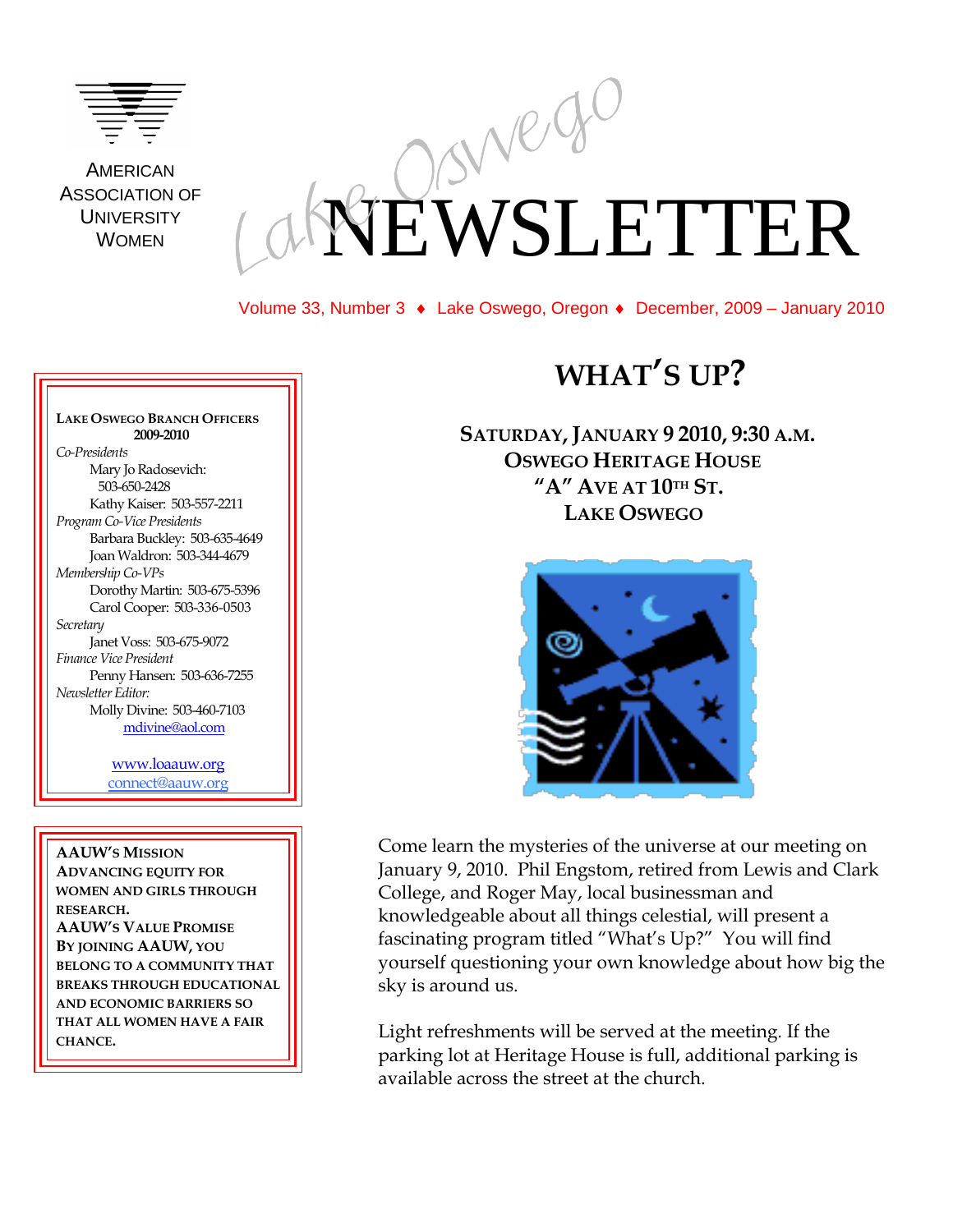

# **BRANCH BUZZ**

## **MaryJo Radosevich, Co-President**

## **HOMELESS NOT HELPLESS**

During the past school year, 18,059 K-12 students were homeless in Oregon and 3.2% of those were homeless students in Clackamas County. Although 3.2% may not sound like a very large statistic, imagine even a single 5 year old, or 15 year old child coming to school trying to learn when he or she has no safe place to call home. Imagine too, if you were their teacher, how difficult it might be to connect with a child, who, because she is homeless, may not have had breakfast, let alone a nutritional meal the night before. Perhaps too, the child might not have access to hygiene facilities or clean clothes. Each of us can only imagine how challenging it must be for a child to learn academically and socially under these circumstances. Sadly, the numbers of homeless students are increasing across our county from the most affluent corners to those not so. No part of our county seems immune.

Since the first reporting of homeless students in the 2003-04 school year the number in Oregon has risen 122%. For example, the West Linn school district experienced a 186% increase in the last two years from 14 to 40 homeless students. In Canby's district the number rose 80% from 184 to 332. Last year alone, Clackamas County had nearly 1100 homeless students. The increasing statistics reflect only part of the picture. Where does a homeless student go after school? Where do they find a place to do their homework or study? According to the Clackamas County School District liaison homeless students can be found living in shelters, motels, in doubled up situations, in a personal storage unit, as unaccompanied youth or simply in unsheltered spaces; a car on the street, or under a bridge. It is not difficult to understand how in these anemic economic times of high unemployment, financial instability, and rampant home foreclosures that children end up as homeless students. Several other factors also contribute to their homeless plight; domestic abuse and violence, job loss, or working poor single parent.

One tenet of AAUW's mission is about breaking down barriers for young girls and women. Clearly a homeless student, girl or boy, deserves our attention. How can teachers and our educational system be effective when facing such social and economic barriers? How can a child learn when his or her basic human needs are barely being met? As educated women and AAUW members we know the key to improving the life of both an individual and a community is education. We can be part of an educational solution for these homeless students. They may be homeless students but they are not helpless and they are still in school. Perhaps we can give them hope by participating in one of the many school and student programs; as a mentor, a reading volunteer, a caring adult whose presence makes them feel safe. Perhaps we can give them a home in our hearts.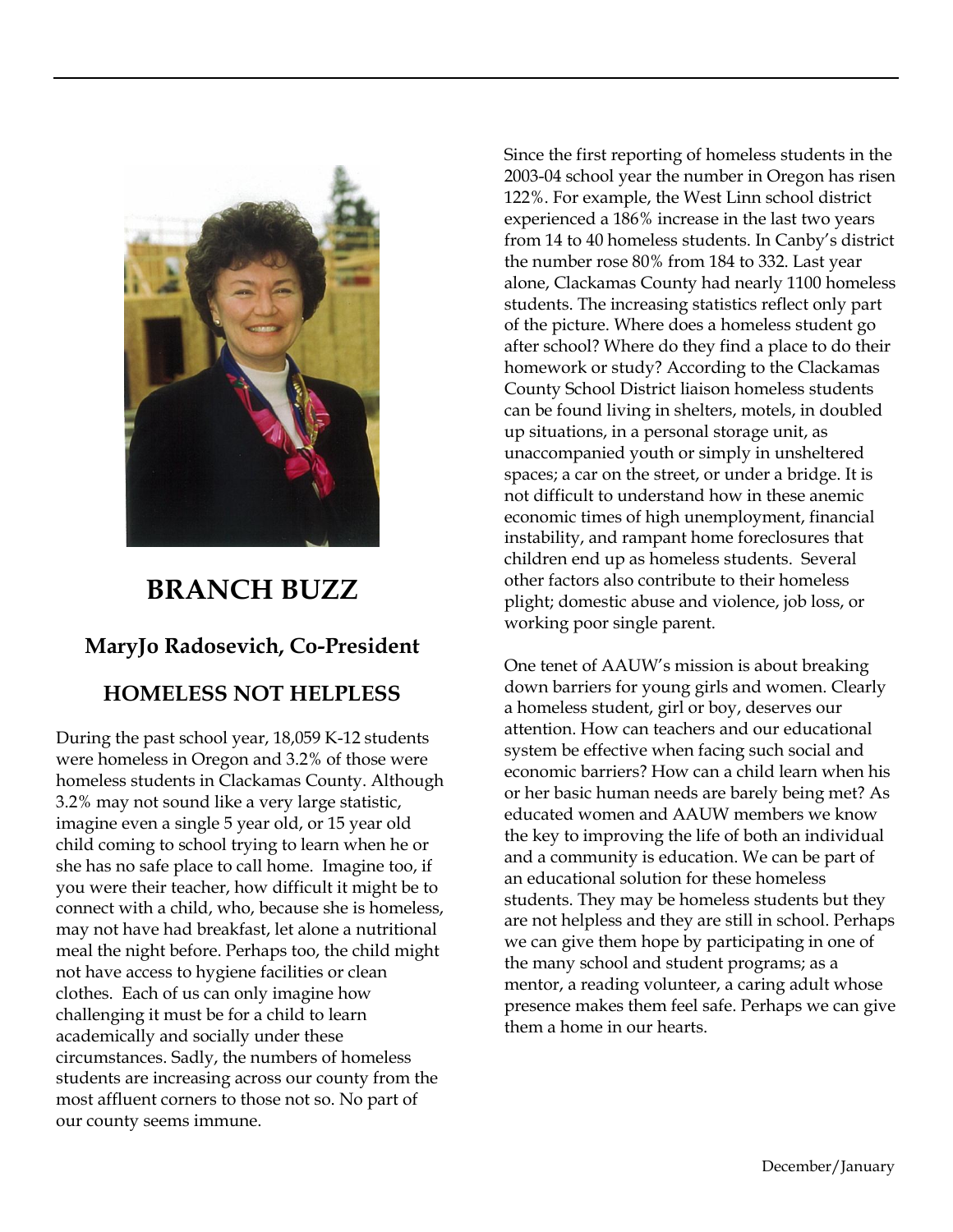## **MEMBER UPDATES** *By Carol Cooper and Dorothy Martin*

#### **Directory Changes and Additions**

Judith Kenny – address correction – 13505 River Road, #184 Portland, OR 97222 phone correction - 503-652-3184

#### **New Member**

Stephanie E. Carter 530 22nd St. NE Salem, OR 97301 Cell: 360-520-7711 Email: [secarter1@gmail.com](mailto:secarter1@gmail.com) JD (Law), Willamette University; Masters in Librarianship & MPA

#### **New Member**

Carrie Schoen 600 Tippecanoe Ct Lake Oswego, OR 97034 503-534-2954 Cell: 503-421-5126 [schoeninloor@comcast.net](mailto:schoeninloor@comcast.net) BS, Univ. of San Francisco; RN, St Mary of

Nazareth School of Nursing

Please check your directory for any errors in your listing and send any corrections to Dorothy Martin, pdmartin@teleport.com, or contact her by phone or mail.

# AAUW HOLIDAY HAPPENING

#### **Sunday, December 13, 2009**

3:00-6:00 P.M. - Heritage House

Honey Baked Ham, Champagne & Cider Too!!

Spouses & Friends Are Welcome To join you Reservations: \$15 per person

Call: MaryJo Radosevich 503-650-2428 Mail Check: P.O. Box 366 Marylhurst, OR 97036

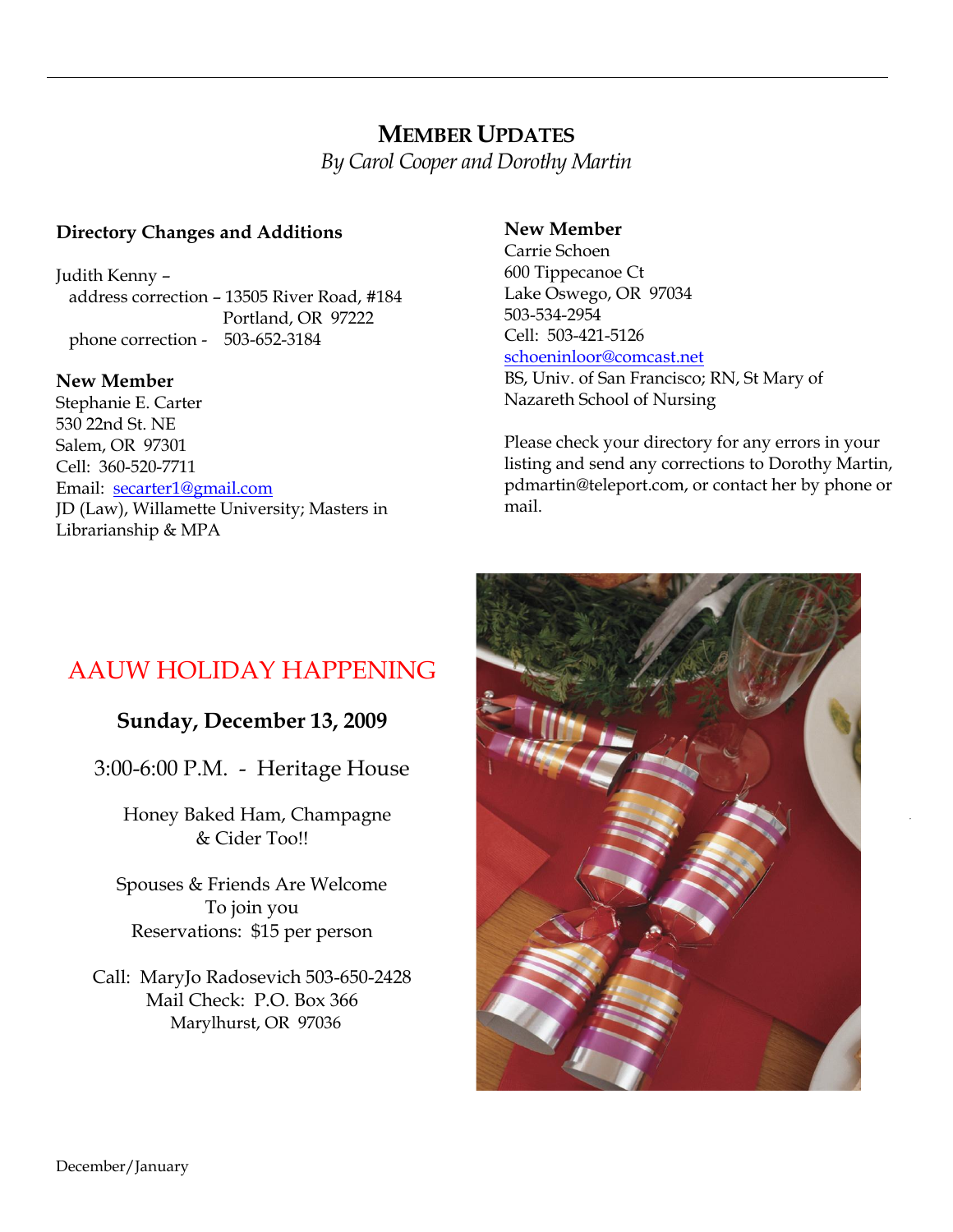# **December 2009**

#### **TUESDAY MORNING BOOKS 4th Tuesday at 11:00 a.m.**

No December meeting. For more information about this group, contact Ann Pritchard at 503-670-7934 o[r annpritchard@comcast.net.](mailto:annpritchard@comcast.net)

#### **INTERPRETIVE BOOKS 3rd Thursday at 9:30 a.m.**

December 17: 9:30 a.m. Hostess: Diana Gough Leader: Book: *To Be Determined* For more information, please contact Laura Eyer at 503-982-3522 or eyerfamily@wbcable.net

#### **MOVIE GROUP 2ndTuesday, times vary**

Meets second Tuesdays of the month. Call Ann Pritchard at 503-670-7934 or JoAnn Frost at 503-624- 0871 for more information.

#### **PORTLAND CENTER STAGE**

For more information, please call Betty Barber at 503-675- 0594, o[r barberbc@yahoo.com.](mailto:barberbc@yahoo.com) 

#### **LAFFALOT BRIDGE 2nd and 4th Mondays at 1 p.m. – 4 p.m.**

For more information, or if you'd like to be added to our email list, please contact JoAnn Frost at [ldfrost@spiritone.com](mailto:ldfrost@spiritone.com) or 503-624-0871.

#### **FOURTH WEDNESDAY BRIDGE 4th Wednesday at 1:00 p.m.**

Call Betty Hittle at 503-636-7034 for more information about this bridge group.

#### **THURSDAY EVENING BOOKS 4th Thursday at 7:30 p.m.**

December 3: 7:30 p.m. (Combined Nov & Dec) Hostess: Suzanne Kaveckis Intro: Sandra Hoover Book: *The Eleventh Man*, by Ivan Doig

For more information, contact co-chairs Sandra Hoover at 503-635-0952 or Suzanne Kaveckis at 503-678-1641.

#### **FRIDAY BOOKS 4th Friday at 10:00 a.m.**

No December meeting

New members are most welcome to join this book group! It meets on the fourth Friday of the month at 10:00 a.m. Call Martha Dean at 503-697-0561 if you would like more information.

#### **EAT ETHNIC 3rd Tuesday at 6:30 p.m.**

December 15: 6:30 p.m. Jane Taft will be hosting. Please contact her at [janetaft@aol.com.](mailto:janetaft@aol.com)

Anyone is invited to join us with friends, spouse or solo. If you would like to be added to the email or telephone list for this group, please contact Susan Hornung, 503-635-4893. [susanhornung@hotmail.com.](http://mailcenter.comcast.net/wmc/v/wm/45FDFA22000D96810000035A22007503309B9D0E08050C01049B0A020E06?cmd=ComposeTo&adr=susanhornung%40hotmail%2Ecom&sid=c0)

#### **EXPLORING OUR NORTHWEST Wednesday, December 2 2009**

Join us for our annual lunch, and tour of the Pittock Mansion. We will carpool from Shirley Ward's home at 14110 Uplands Dr. Lunch is at Papa Haydn's, 701 NW 23rd at 11:30, then on to the mansion. Please R.S.V.P. to Shirley Ward at 503-636-4437, or Sue Kingzett at 503- 656-5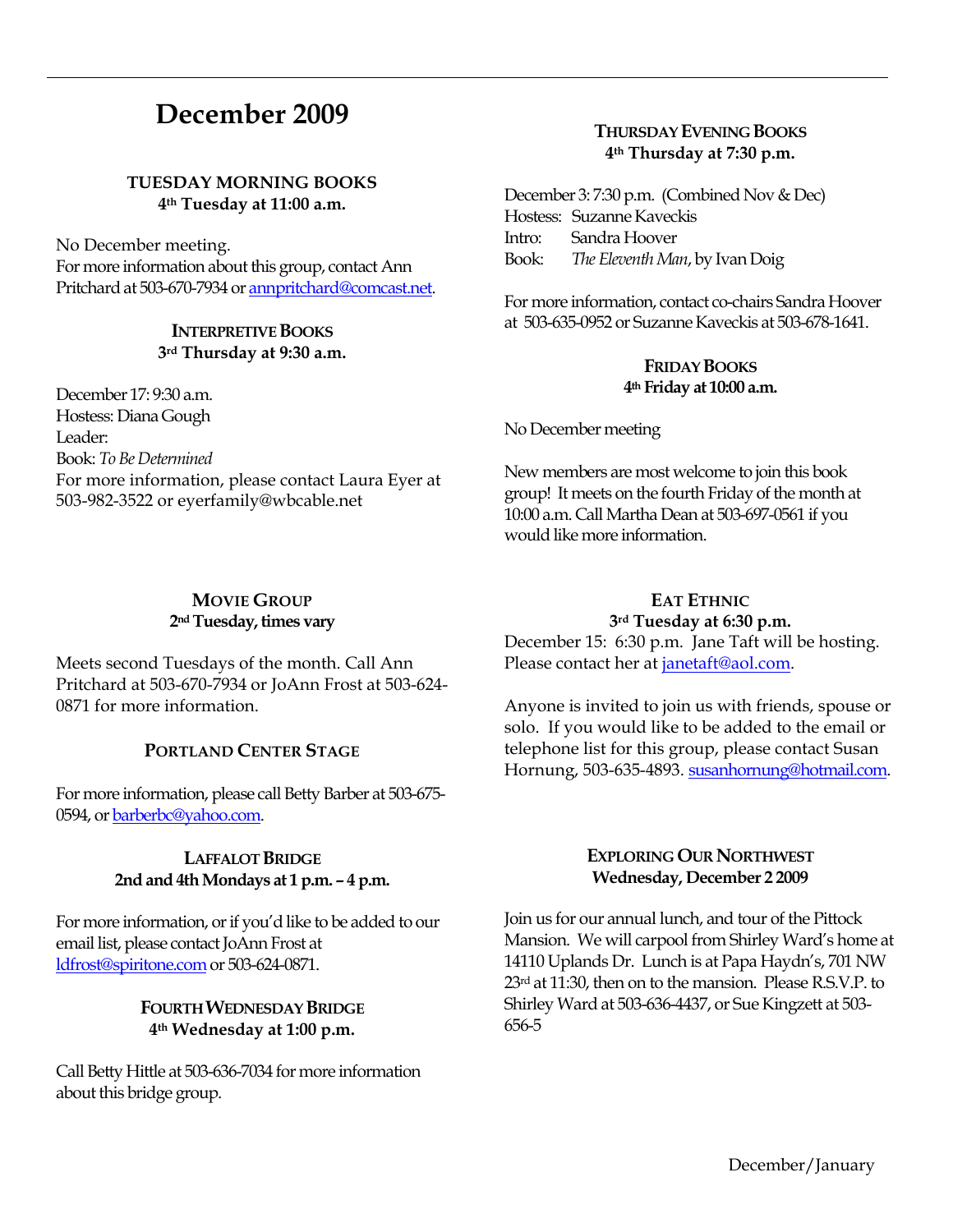# **JANUARY 2010**

#### **TUESDAY MORNING BOOKS 4th Tuesday at 11:00 a.m.**

January 26: 11:00 a.m. Szechaun Kitchen, 15450 Boones Ferry, LO Leader: Colleen Gekler Book: *Many Lives & Secret Sorrows of Josephine B* by Sandra Gulland For more information about this group, contact Ann Pritchard at 503-670-7934 o[r annpritchard@comcast.net.](mailto:annpritchard@comcast.net)

#### **INTERPRETIVE BOOKS 3rd Thursday at 9:30 a.m.**

January 21: 9:30 a.m. Hostess: Ann Keddie Leader: Viki vonTagen Book: *Loving Frank* by Nancy Horan For more information, please contact Laura Eyer at 503-982-3522 or eyerfamily@wbcable.net

#### **THURSDAY EVENING BOOKS 4th Thursday at 7:30 p.m.**

January 28: 7:30 p.m. Hostess: Suzanne Kaveckis Intro: Robi Ingram-Rich Book: *The World in Six Songs*, by Daniel Levitin

For more information, contact co-chairs Sandra Hoover at 503-635-0952 or Suzanne Kaveckis at 503-678-1641.

#### **FRIDAY BOOKS 4th Friday at 10:00 a.m.**

January 22: 7:30 p.m. Hostess: Betty Hittle Book: *The Looming Tower: Al Qaeda and the Road to 9/11,*  by Lawrence White Intro: Martha Dean *In the Graveyard of Empires: America's War in Afghanistan*, by Seth Jones Intro: Betty Hittle

New members are most welcome to join this book group! It meets on the fourth Friday of the month at 10:00 a.m. Call Martha Dean at 503-697-0561 if you would like more information.

#### **MOVIE GROUP 2ndTuesday, times vary**

Meets second Tuesdays of the month. Call Ann Pritchard at 503-670-7934 or JoAnn Frost at 503-624- 0871 for more information.

#### **PORTLAND CENTER STAGE**

For more information, please call Betty Barber at 503-675- 0594, o[r barberbc@yahoo.com.](mailto:barberbc@yahoo.com) 

#### **LAFFALOT BRIDGE 2nd and 4th Mondays at 1 p.m. – 4 p.m.**

For more information, or if you'd like to be added to our email list, please contact JoAnn Frost at [ldfrost@spiritone.com](mailto:ldfrost@spiritone.com) or 503-624-0871.

#### **FOURTH WEDNESDAY BRIDGE 4th Wednesday at 1:00 p.m.**

Call Betty Hittle at 503-636-7034 for more information about this bridge group.

#### **EAT ETHNIC 3rd Tuesday at 6:30 p.m.**

January 19: 6:30 p.m. Pho Green Papaya near PCC Sylvania.

Anyone is invited to join us with friends, spouse or solo. If you would like to be added to the email or telephone list for this group, please contact Susan Hornung, 503-635-4893. [susanhornung@hotmail.com.](http://mailcenter.comcast.net/wmc/v/wm/45FDFA22000D96810000035A22007503309B9D0E08050C01049B0A020E06?cmd=ComposeTo&adr=susanhornung%40hotmail%2Ecom&sid=c0)

February Newsletter Deadline January 15 mdivine@aol.com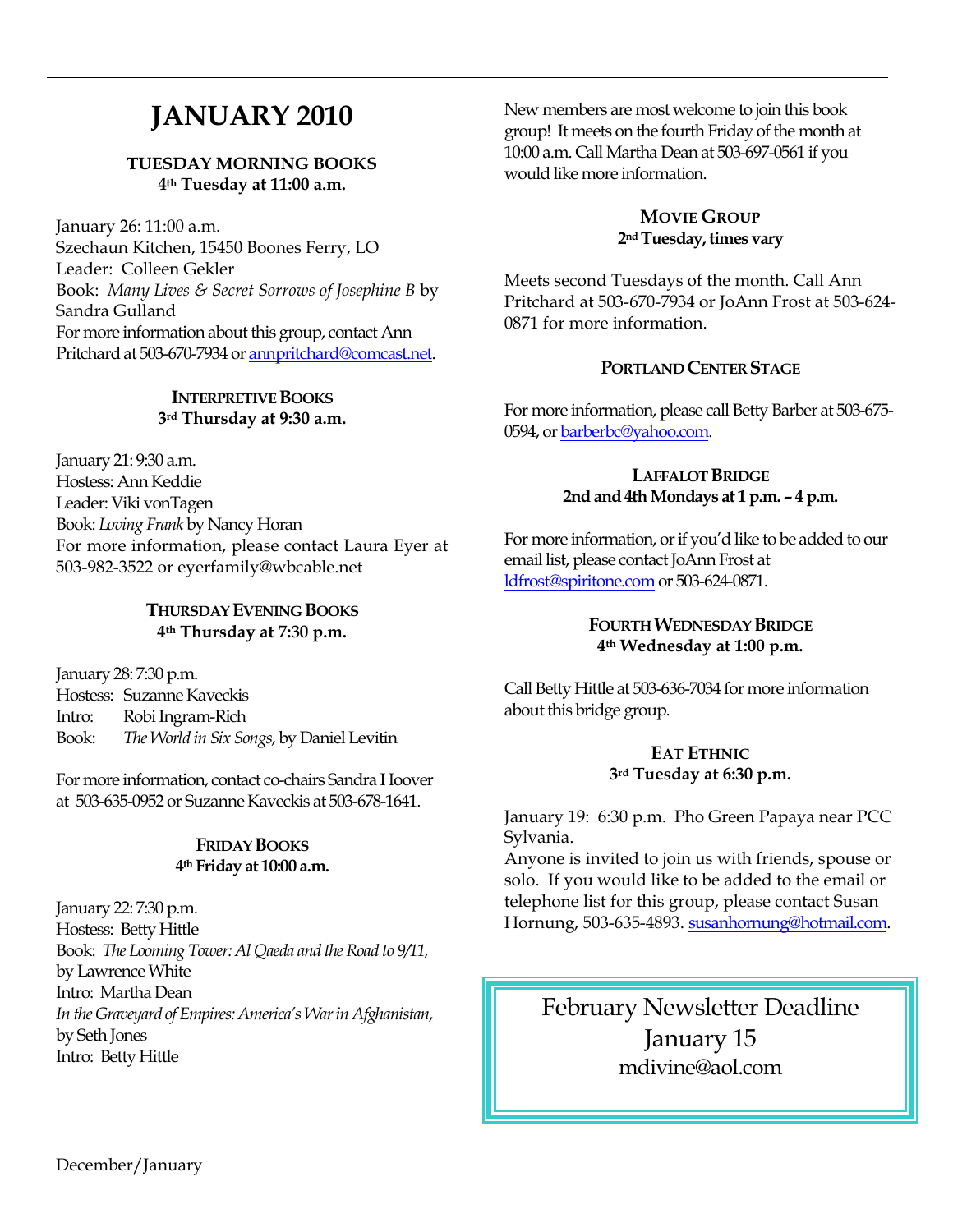## **AAUW FUNDS BY SUSAN HORNUNG**

Many thanks for your donations to the AAUW Funds drive in November. More than a dozen women contributed almost \$1,500 towards the fellowships and grants, research, and legal advocacy, which the combines AAUW Funds now support.

Any other members, who may wish to make a donation before the end of the year, please send a check by December 20, to AAUW Funds, Susan Hornung, 27 Tanglewood Dr, Lake Oswego, OR 97035-1417.



# **Get Involved!!**

The grassroots liaisons in AAUW's new Leadership Corps program will be reaching out to AAUW branch leaders to provide mentoring and assistance. Whether you are a member of an AAUW branch (an officer or not) or a member-atlarge interested in becoming involved with other AAUW members, please fill out the [online form](http://capwiz.com/aauw/utr/1/OEMALQKKSP/CHNJLQKNAJ/4276682591)  [here](http://capwiz.com/aauw/utr/1/OEMALQKKSP/CHNJLQKNAJ/4276682591) to indicate areas of branch programming or administration for which you would like assistance.

*[Washington Update](http://capwiz.com/aauw/utr/1/OEMALQKKSP/IQNMLQKNAK/4276682591)* is AAUW's free, members-only weekly e-bulletin offering an insider's view on the legislative process, the latest policy news, resources for advocates, programming ideas, and updates from the Public Policy and Government Relations Department. [Subscribe today!](http://capwiz.com/aauw/utr/1/OEMALQKKSP/OVTBLQKNAL/4276682591)

Read the 2009-2011 [AAUW Public Policy Program.](http://capwiz.com/aauw/utr/1/OEMALQKKSP/MOTELQKNAM/4276682591)

Become part of the AAUW national community and break through barriers for women and girls. [Join now.](http://capwiz.com/aauw/utr/1/OEMALQKKSP/MPUILQKNAN/4276682591)

Strengthen AAUW's voice with policy-makers! [Donate now.](http://capwiz.com/aauw/utr/1/OEMALQKKSP/MLGJLQKNAO/4276682591)

Connect with AAUW online via our [website](http://capwiz.com/aauw/utr/1/OEMALQKKSP/IFCJLQKNAP/4276682591) and [blog,](http://capwiz.com/aauw/utr/1/OEMALQKKSP/CPHMLQKNAQ/4276682591) and follow us on **Facebook** and **Twitter**.

**NEXT BOARD MEETING TUESDAY,JANUARY 26, 2010, 7:15 P.M. Marylhurst Library**

# **Have You Heard?**

Part of the satisfaction of participating in the AAUW Lake Oswego branch is getting to learn a bit more about our members. We have a dynamic membership, with many of members actively involved in one or more interest groups. Of course, many are also active in a wide range of activities, avocations, and community involvements. This seems like a great opportunity to share a few tidbits of personal information about a few of our members. Please feel free to drop me a note if you happen to know of items of interest. Many thanks. Molly Divine, [mdivine@aol.com.](mailto:mdivine@aol.com)

- $\triangleright$  Kathy Kaiser has had two new grandsons this year. The cousins are less than a month apart in age, and they will be joining the Kaiser's for Christmas.
- $\triangleright$  Sue Kingzett has been accepted in the Watercolor Society of Oregon, based on a juried competition.
- $\triangleright$  Molly Divine won three medals in dragon boat races this year in Oregon, Washington, and California, as a member of the Golden Dragons of Portland, OR.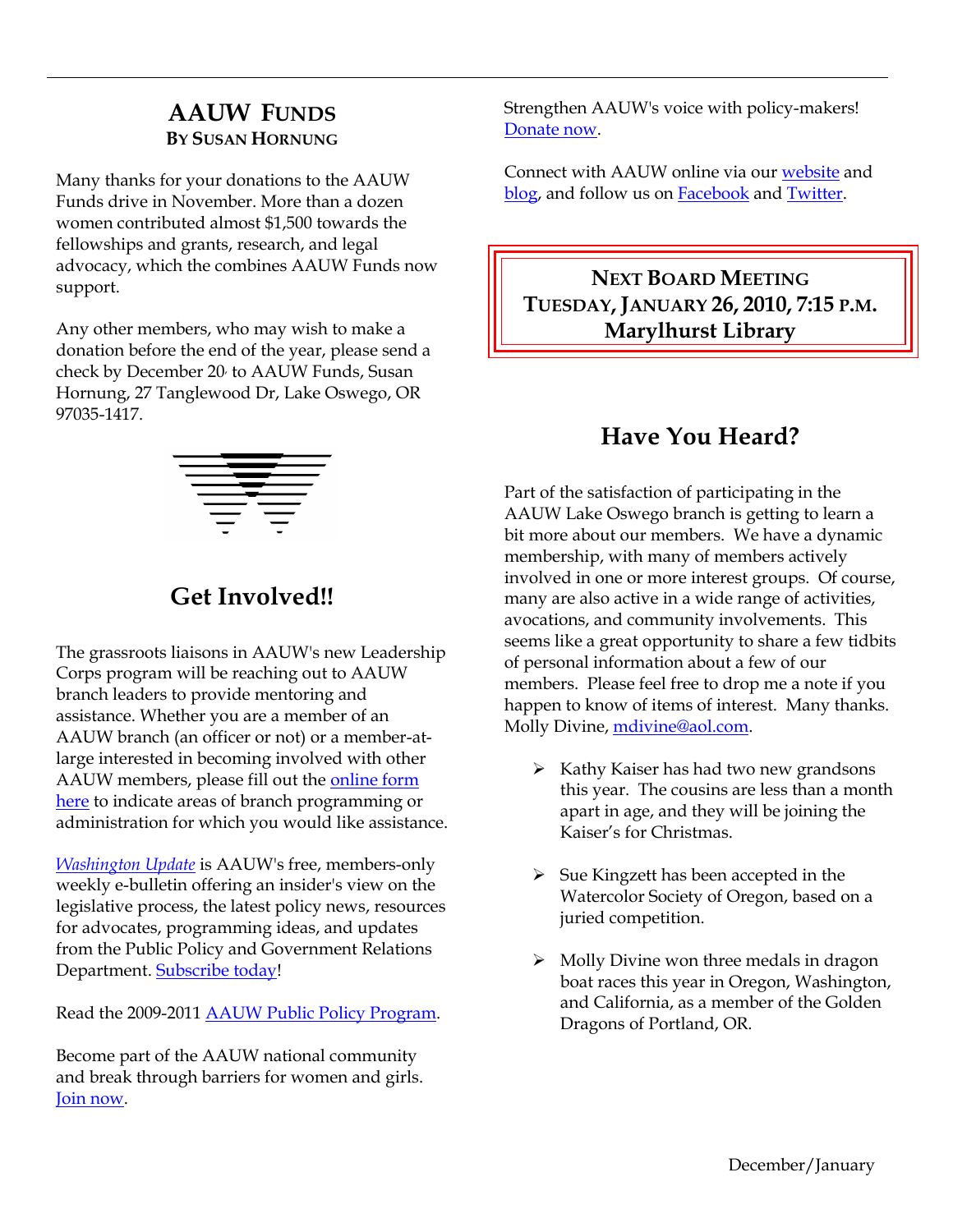# **TEA AND TALENT DAY SATURDAY, APRIL 10, 2010, 12:00 – 2:00**

Are you a quilter? Painter? Gardener? Do you do needlework? Swedish Embroidery? Knitted dishrags? Retro Aprons? Table Runners? Bookmarks? Placemats? Pottery? Note cards? Beadwork? Cookies? Willing to provide a lunch or dinner?

Since our branch has accepted as a goal to continue our support for a local scholarship at Marylhurst, we are planning for a tea and talent show as a major fund raising event. In order for the day to be successful, we need your help. We would like to see your talents in items on **Saturday, April 10, 2010,** from 12 – 2pm at our **Tea and Talent Event** at the Heritage House. Plan ahead for all of the following: bring a friend to tea, share your talent, discover our members' talents, and create an enthusiasm about our local scholarship fund. Look for more information in the future.

## *Save the date – April 10, 2010*

If you plan on sharing your talents, please complete the participation form below. We need items for sale, items that you would like to show, and help with the tea/talent event.

## **PARTICIPATION FORM**

| Name:                                                                                                                                |
|--------------------------------------------------------------------------------------------------------------------------------------|
| <b>Contact Phone:</b>                                                                                                                |
| Contact E-Mail:                                                                                                                      |
| I would like to help with: Tea Portion___(yes) Please check if you can help.<br>Talent Portion___(yes) Please check if you can help. |
| I would like to donate the following item(s):                                                                                        |
| Please describe the item to be donated:                                                                                              |
| Which one of the following categories best fits your item?                                                                           |
| Piece of art for sale<br>Piece of art for show only                                                                                  |
| Food Item with recipe<br>Other                                                                                                       |
| <b>Themed Basket</b>                                                                                                                 |
| Place a value on the item                                                                                                            |
| RETURN THIS FORM - JANUARY 31, 2010 to: Kathy Kaiser, 3528 Chelan Dr., West Linn, Oregon 97068                                       |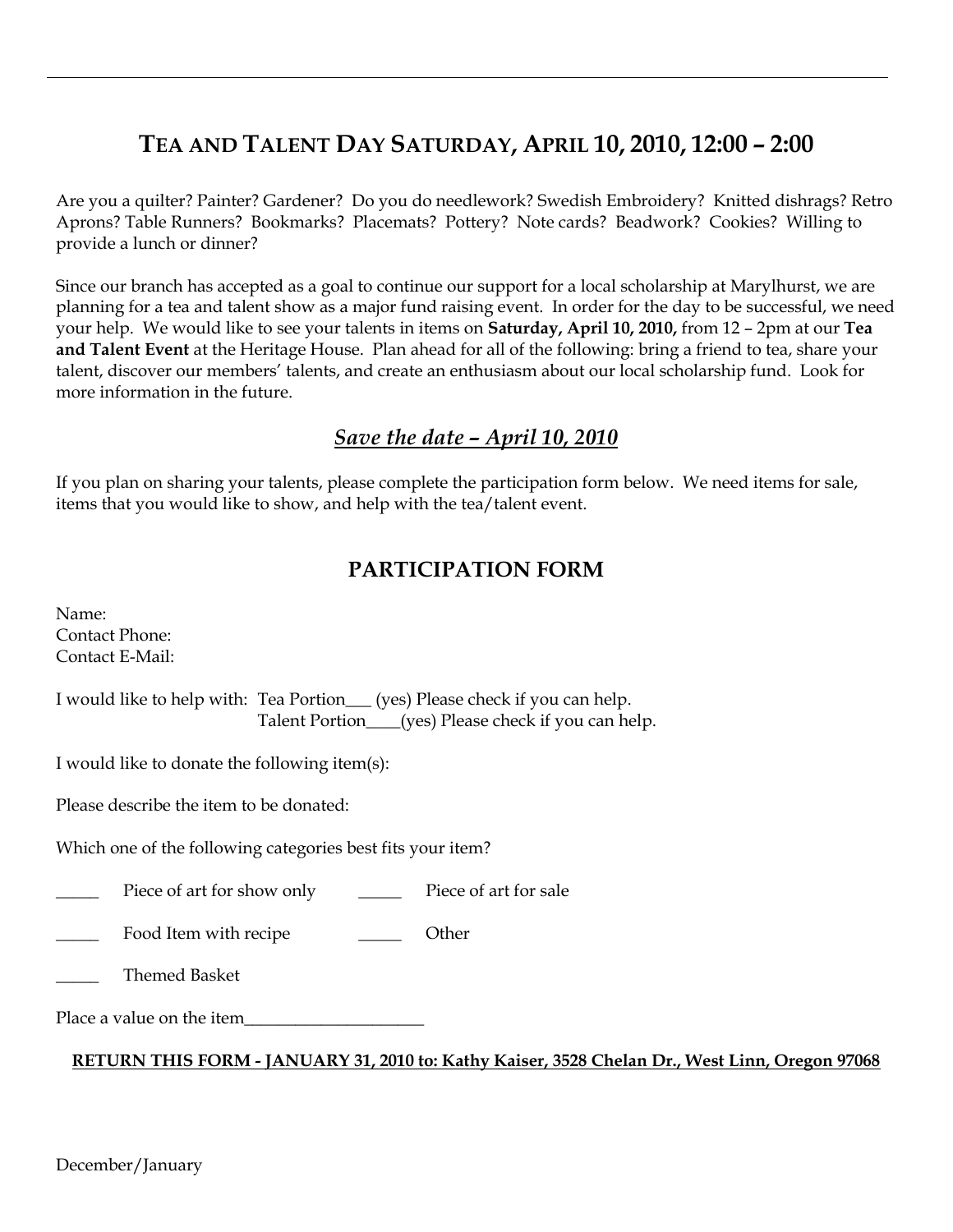| <b>LAKE OSWEGO DECEMBER 2009 CALENDAR</b> |                          |                  |                                              |                             |                |          |  |  |  |
|-------------------------------------------|--------------------------|------------------|----------------------------------------------|-----------------------------|----------------|----------|--|--|--|
| Sunday                                    | Monday                   | Tuesday          | Wednesday                                    | Thursday                    | Friday         | Saturday |  |  |  |
|                                           |                          | $\mathbf{1}$     | $\overline{2}$<br>Exploring Our<br>Northwest | 3                           | $\overline{4}$ | 5        |  |  |  |
| 6                                         | 7                        | 8<br>Movie group | 9                                            | 10                          | 11             | 12       |  |  |  |
| 13<br>Holiday<br>Happening                | 14<br>Laffalot<br>bridge | 15<br>Eat Ethnic | 16                                           | 17<br>Interpretive<br>books | 18             | 19       |  |  |  |
| 20                                        | 21                       | 22               | 23                                           | 24                          | 25             | 26       |  |  |  |
| 27                                        | 28<br>Laffalot<br>bridge | 29               | 30                                           | 31                          |                |          |  |  |  |

| Sunday | Monday                   | Tuesday                                               | Wednesday                 | Thursday                               | Friday             | Saturday                      |
|--------|--------------------------|-------------------------------------------------------|---------------------------|----------------------------------------|--------------------|-------------------------------|
|        |                          |                                                       |                           |                                        | $\mathbf{1}$       | 2                             |
| 3      | $\overline{4}$           | 5                                                     | 6                         | $\overline{7}$                         | 8                  | 9<br><b>Branch</b><br>Program |
| $10\,$ | 11<br>Laffalot<br>bridge | 12<br>Movie group                                     | 13                        | 14                                     | 15                 | 16                            |
| 17     | 18                       | 19<br>Eat Ethnic                                      | 20                        | 21<br>Interpretive<br>books            | 22<br>Friday books | 23                            |
| 24     | 25<br>Laffalot<br>bridge | 26<br>Tuesday<br>morning<br>books<br>Board<br>Meeting | 27<br>Wednesday<br>Bridge | 28<br>Thursday<br><b>Evening Books</b> | 29                 | 30/31                         |